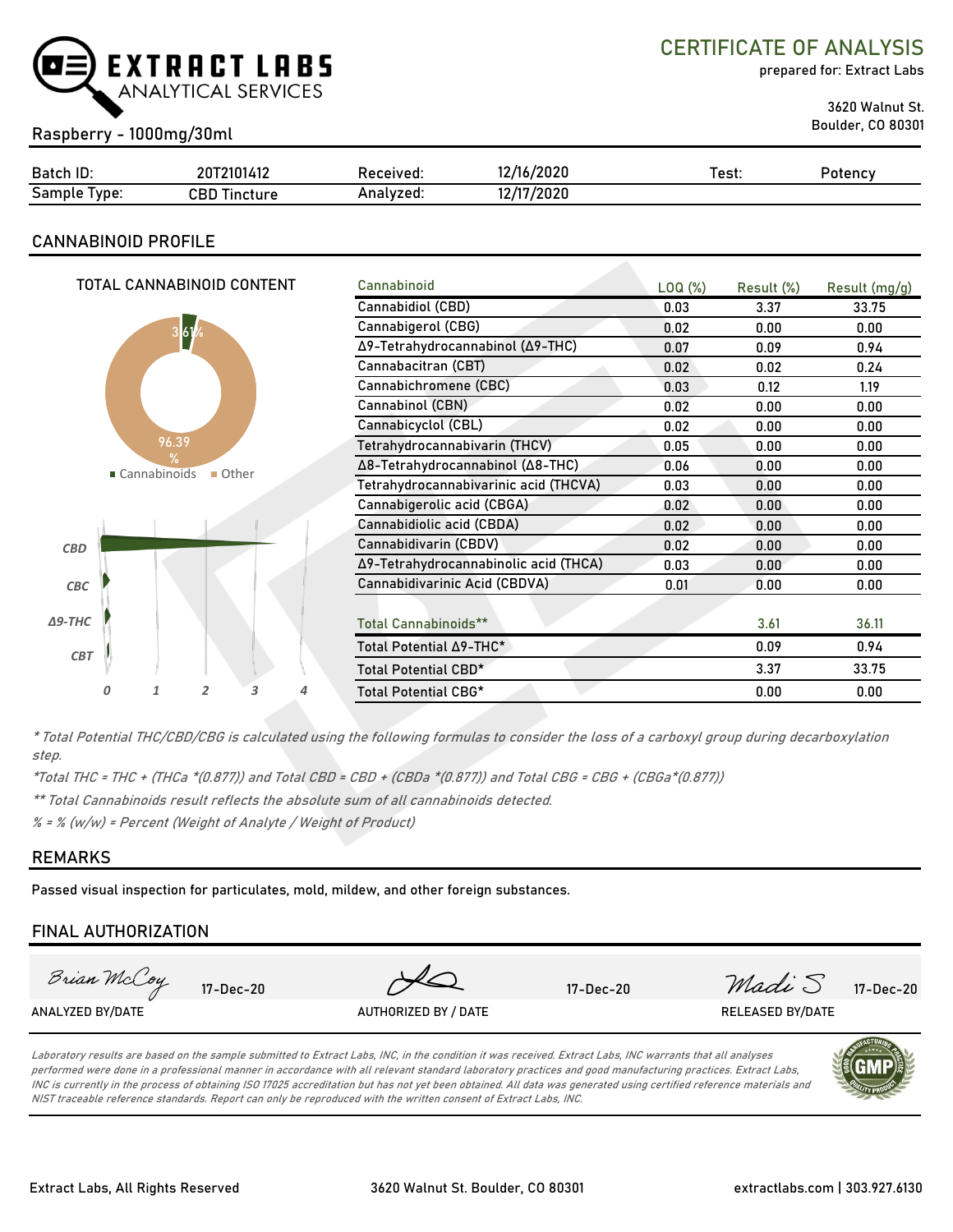

CERTIFICATE OF ANALYSIS

#### prepared for: EXTRACT LABS *3620 WALNUT STREET BOULDER, CO 80301*

### CBD Raspberry 1000mg/30ml Tincture

| <b>Batch ID:</b> | 20T2101412                    | Test ID:   | T000115549            |
|------------------|-------------------------------|------------|-----------------------|
| Type:            | Edible                        | Submitted: | 12/16/2020 @ 12:39 PM |
| Test:            | <b>Microbial Contaminants</b> | Started:   | 12/18/2020            |
| Method:          | TM24, TM25, TM26, TM27, TM28  | Reported:  | 12/21/2020            |
|                  |                               |            |                       |

# MICROBIAL CONTAMINANTS

| Contaminant                    | Result (CFU/g)* |
|--------------------------------|-----------------|
| <b>Total Aerobic Count**</b>   | None Detected   |
| <b>Total Coliforms**</b>       | None Detected   |
| <b>Total Yeast and Molds**</b> | None Detected   |
| E. coli                        | Absent          |
| E. coli (STEC)                 | None Detected   |
| <b>Salmonella</b>              | None Detected   |

*\* CFU/g = Colony Forming Unit per Gram*

*\*\* Values recorded in scientific notation, a common microbial practice of expressing numbers that are too large to be conveniently* 

 *written in decimal form.*

*Examples: 10^2 = 100 CFU 10^3 = 1,000 CFU 10^4 = 10,000 CFU 10^5 = 100,000 CFU*

#### NOTES:

Total Aerobic: None Detected Coliforms: None Detected TYM: None Detected Free from visual mold, mildew, and foreign matter

# FINAL APPROVAL

Sarah Henning 21-Dec-2020 11:51 AM

Greg Zimpfer 21-Dec-2020 2:45 PM

#### PREPARED BY / DATE APPROVED BY / DATE

*Testing results are based solely upon the sample submitted to Botanacor Laboratories, LLC, in the condition it was received. Botanacor Laboratories,*  LLC warrants that all analytical work is conducted professionally in accordance with all applicable standard laboratory practices using validated *methods. Data was generated using an unbroken chain of comparison to NIST traceable Reference Standards and Certified Reference Materials. This report may not be reproduced, except in full, without the written approval of Botanacor Laboratories, LLC. ISO/IEC 17025:2005 Accredited A2LA Certificate Number 4329.03. Testing associated with this certificate of analysis performed by an external ISO17025 accredited provider.*



Botanacor Laboratories™, All Rights Reserved | 1301 S Jason St Unit K, Denver, CO 80223 | 888.800.8223 | www.botanacor.com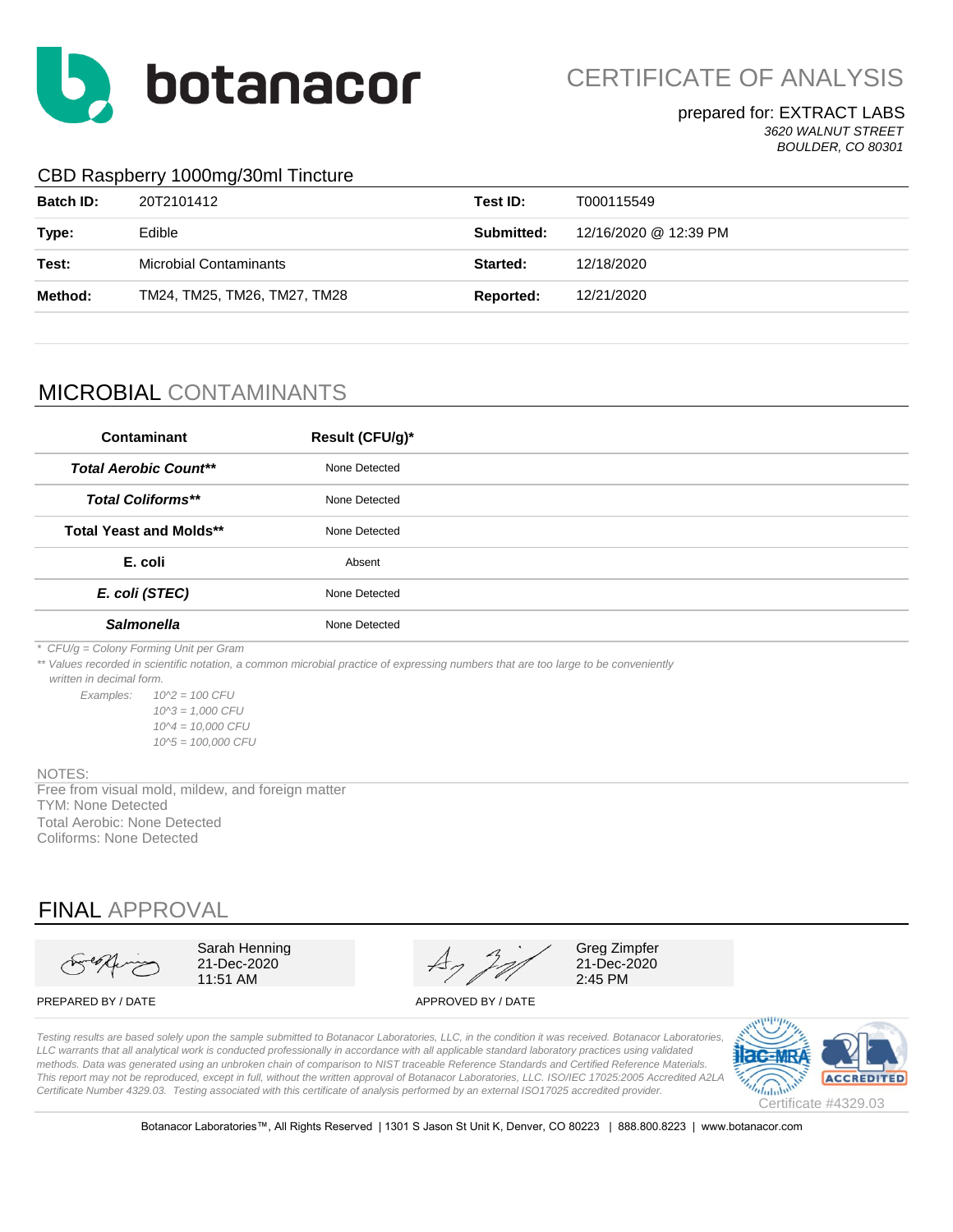

CERTIFICATE OF ANALYSIS

prepared for: Extract Labs

 3620 Walnut St. Boulder, CO 80301

## Raspberry - 1000mg/30ml

| Batch ID:       | 72101412<br>ה ה<br>zu. | Received: | 12/16/2020 | ⊺est: | Residual<br>Solvents |
|-----------------|------------------------|-----------|------------|-------|----------------------|
| Sample<br>'vpe: | CBD<br>Tincture        | Analvzed: | /18/2020   |       |                      |

RESIDUAL SOLVENTS

| <b>REPORTABLE RANGE</b> | <b>RESULT</b> (ppm) |
|-------------------------|---------------------|
| 100-1000                | 0.00                |
| 100-1000                | 0.00                |
| $0.2 - 4$               | 0.00                |
| 100-1000                | 0.00                |
| 100-1000                | 0.00                |
| 100-1000                | 133.83              |
| 100-1000                | 0.00                |
| $6 - 120$               | 0.00                |
| 100-1000                | 0.00                |
| 100-1000                | 0.00                |
| 100-1000                | 0.00                |
| 100-1000                | 0.00                |
| $18 - 360$              | 0.00                |
| 43-860                  | 0.00                |
|                         |                     |

#### REMARKS

Passed visual inspection for particulates, mold, mildew, and other foreign substances.

#### FINAL AUTHORIZATION

Brian McCoy

18-Dec-20 18-Dec-20  $\mathcal{A} \Omega$  18-Dec-20  $\mathcal{M}$  18-Dec-20  $\mathcal{M}$   $\mathcal{A} \cup \mathcal{S}$  18-Dec-20

ANALYZED BY/DATE AUTHORIZED BY / DATE AUTHORIZED BY / DATE RELEASED BY/DATE

Laboratory results are based on the sample submitted to Extract Labs, INC, in the condition it was received. Extract Labs, INC warrants that all analyses performed were done in a professional manner in accordance with all relevant standard laboratory practices and good manufacturing practices. Extract Labs, INC is currently in the process of obtaining ISO 17025 accreditation but has not yet been obtained. All data was generated using certified reference materials and NIST traceable reference standards. Report can only be reproduced with the written consent of Extract Labs, INC.